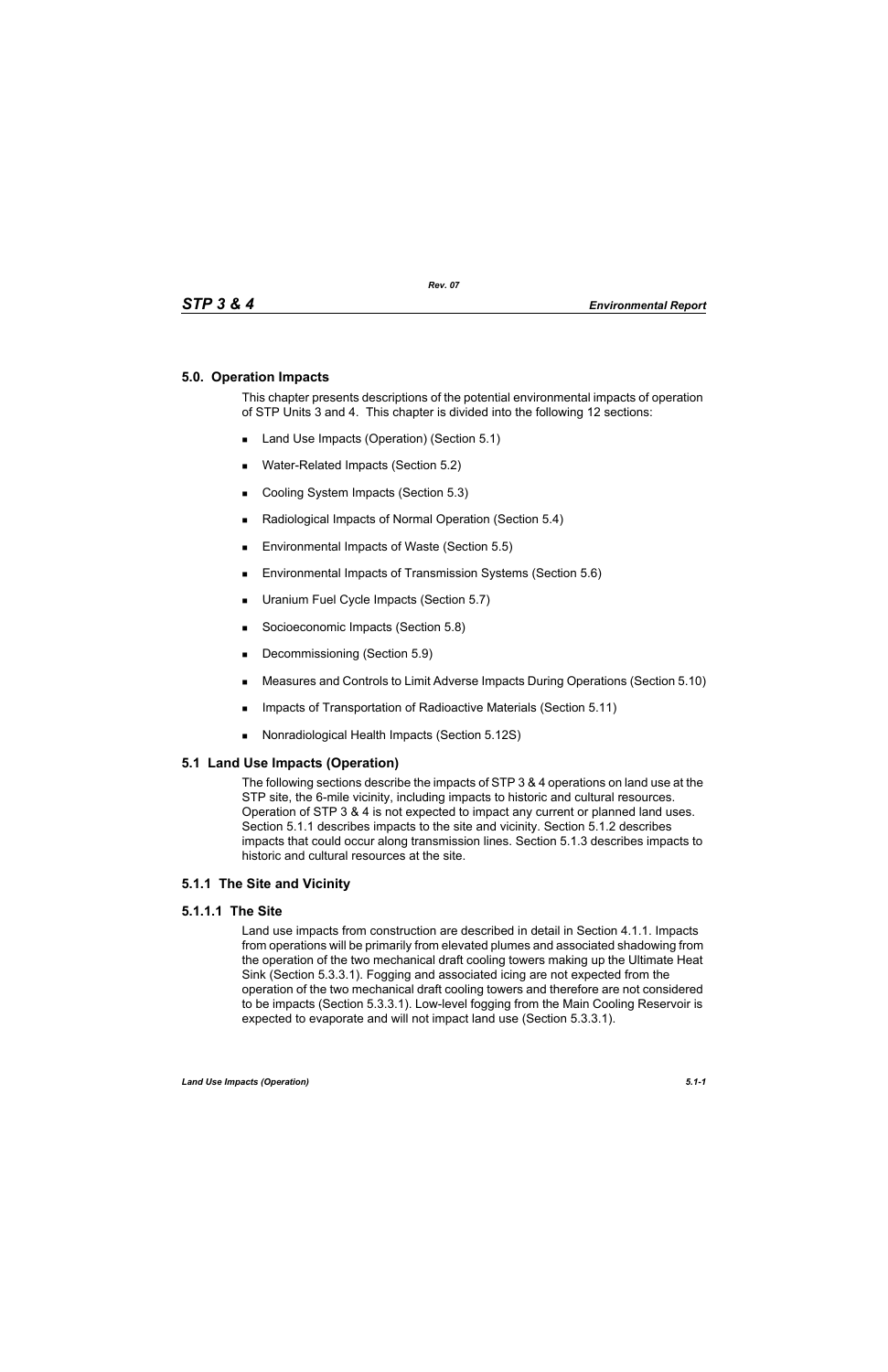The only other additional impacts to land use from operations will be the impacts of salt deposition from cooling tower drift. Cooling tower design is discussed in Section 3.4.2, and impacts of the heat dissipation system, including salt deposition, are discussed in Sections 5.3.3.1 and 5.3.3.2. NUREG-1555 (Reference 5.1-1) lists a threshold value of salt deposition where leaf damage would potentially be visible. This range is 8.9 to 17.8 pounds per acre per month. Salt deposition in the immediate vicinity of the cooling tower, out to 660 feet from the centerline of the cooling towers, is predicted to have a maximum of 160 pounds per acre per month during the Summer season. Salt deposition in areas out to 1600 feet from the cooling towers may be above 8.9 pounds per acre per month. However, salt deposition in all areas greater than 1600 feet from the centerline of both the cooling towers will be below 8.9 pounds per acre per month. Salt deposition in areas out to 4300 feet from the cooling towers may be above 0.89 pounds per acre month. However salt, deposition in all areas greater than 4300 feet from the centerline of both the cooling towers will be below 0.89 pounds per acre per month. Salt deposition is only predicted to occur for locations less than two miles from the towers (Section 5.3.3.1.3).

There are no land use plans or anticipated changes by local or regional governmental agencies due to operations within the site. STPNOC concludes that operations impacts to land use from STP 3 & 4 will be SMALL and will not warrant mitigation.

#### **5.1.1.2 The Vicinity**

As described in Section 2.5, the operations impact evaluation assumes that the residences of STP 3 & 4 employees will be distributed across the region in the same proportion as those of STP 1 & 2 employees. The operational work force for STP 3 & 4 will be approximately 888 additional employees (Section 3.10.3). Section 5.8.2 describes the impact of 888 new employees on the region's housing market and increases in tax revenues, as some land-use changes can be driven by increased property taxes.

As discussed in Section 2.5.2.6, housing trends associated with STP 3 & 4 are expected to mirror current housing trends associated with STP 1 & 2 with approximately 83 percent of the new employees expected to live in Matagorda (60.7 percent) and Brazoria (22.4 percent) Counties. Relatively few employees live in the vicinity of the STP site; the area is rural, with few utilities or amenities. The land adjacent to STP 3 & 4 is owned by private parties and has been passed down for several generations and is largely unavailable for development. It is likely that new employees who choose to settle in Matagorda and Brazoria Counties will purchase homes or acreage outside the vicinity of the STP site in the cities of Bay City (approximately 13 air miles from the STP site), Palacios (approximately 11 air miles from the STP site), Lake Jackson (approximately 40 air miles from the STP site), or Matagorda (approximately 8 air miles from the STP site). Based on the 19 years of experience from the operation of STP 1 & 2, increased tax revenues will not spur development in the direct vicinity of the STP site. (Reference 5.1-2)

There are no land use plans or anticipated changes by local or regional governmental agencies due to operations within the vicinity. STPNOC concludes that impacts to land use in the vicinity will be SMALL and not warrant mitigation.